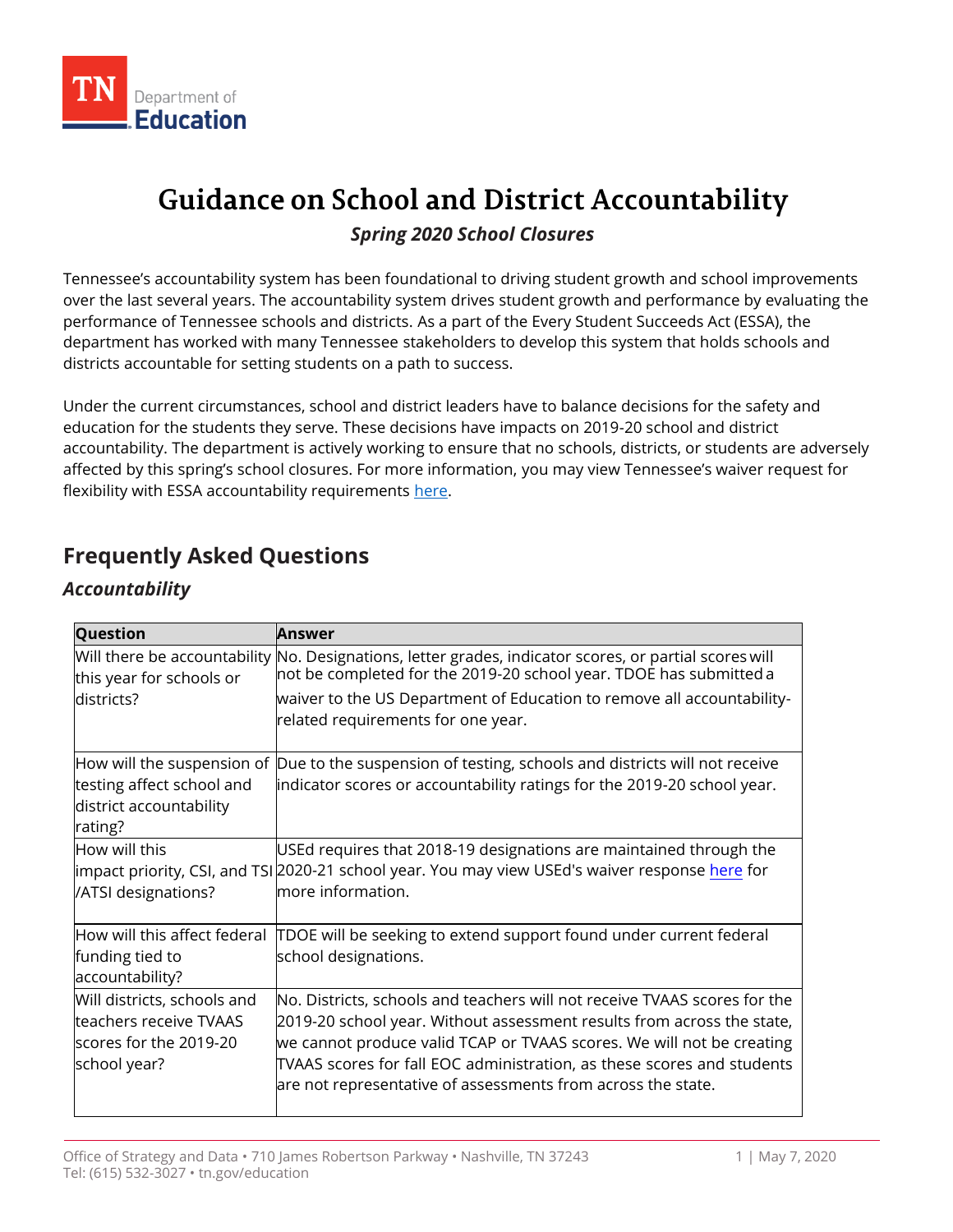

| Question                                                                                            | <b>Answer</b>                                                                                                                                                                                                                                                                                                                                                                                                                                                                |  |
|-----------------------------------------------------------------------------------------------------|------------------------------------------------------------------------------------------------------------------------------------------------------------------------------------------------------------------------------------------------------------------------------------------------------------------------------------------------------------------------------------------------------------------------------------------------------------------------------|--|
| How will this impact the<br>results that are shared in<br>the online School Report<br>Card?         | We will not update the online School Report Card with results from the<br>2019-20 school year. The Report Card site will still be available, but it<br>will continue to display results from the 2018-19 school year.                                                                                                                                                                                                                                                        |  |
| Will districts receive<br>lagged accountability<br>files?                                           | We will still be producing and releasing files related to the Ready<br>Graduate indicator for graduates from the previous school<br>year. These files are informative and for<br>district planning purposes only. Additionally, districts received<br>in Sept. 2019 Graduate Rate indicator data, so no additional files will be<br>released for this indicator in the summer of 2020.                                                                                       |  |
| Will districts be expected<br>to submit appeals or<br>waivers to<br>TNED.Accountability@tn.go<br>v? | Districts will not need to submit a formal "appeal" or "waiver"<br>regarding data for 2019-20 accountability, as all of the data will be<br>waived.<br>Please note, the appeals window is still open for the Ready Graduate<br>indicator (lagged data). Districts may continue to submit these<br>appeals through the Cohort application, and these final files will be<br>released to districts for informational purposes.                                                 |  |
| How will this impact<br>school and district<br>accountability in the<br>2020-2021 school year?      | Currently, no changes to accountability have been planned, but TDOE<br>recognizes that there will need to be alterations. Requisite changes to<br>calculations, business rules, and/or indicators within the accountability<br>model will be investigated and considered after the full impact of the<br>current pandemic is fully understood.<br>The most important thing right now is for districts to make decisions<br>that are in the best interests of their students. |  |

# **Additional Resources**

#### *Accountability Contacts*

| <b>Contact Information</b> | <b>Topics</b>                      |
|----------------------------|------------------------------------|
| TNED.Accountability@tn.gov | Accountability Requirements,       |
|                            | Designations, Reporting Deadlines, |
|                            | <b>Support Resources</b>           |
| TNED.Graduates@tn.gov      | Cohort, Ready Graduate, Grad Rate  |
| Data.Management@tn.gov     | Data Use, TN Report Card, InformTN |
| School.Directory@tn.gov    | School Directory Updates, SDE      |
|                            | Contacts                           |